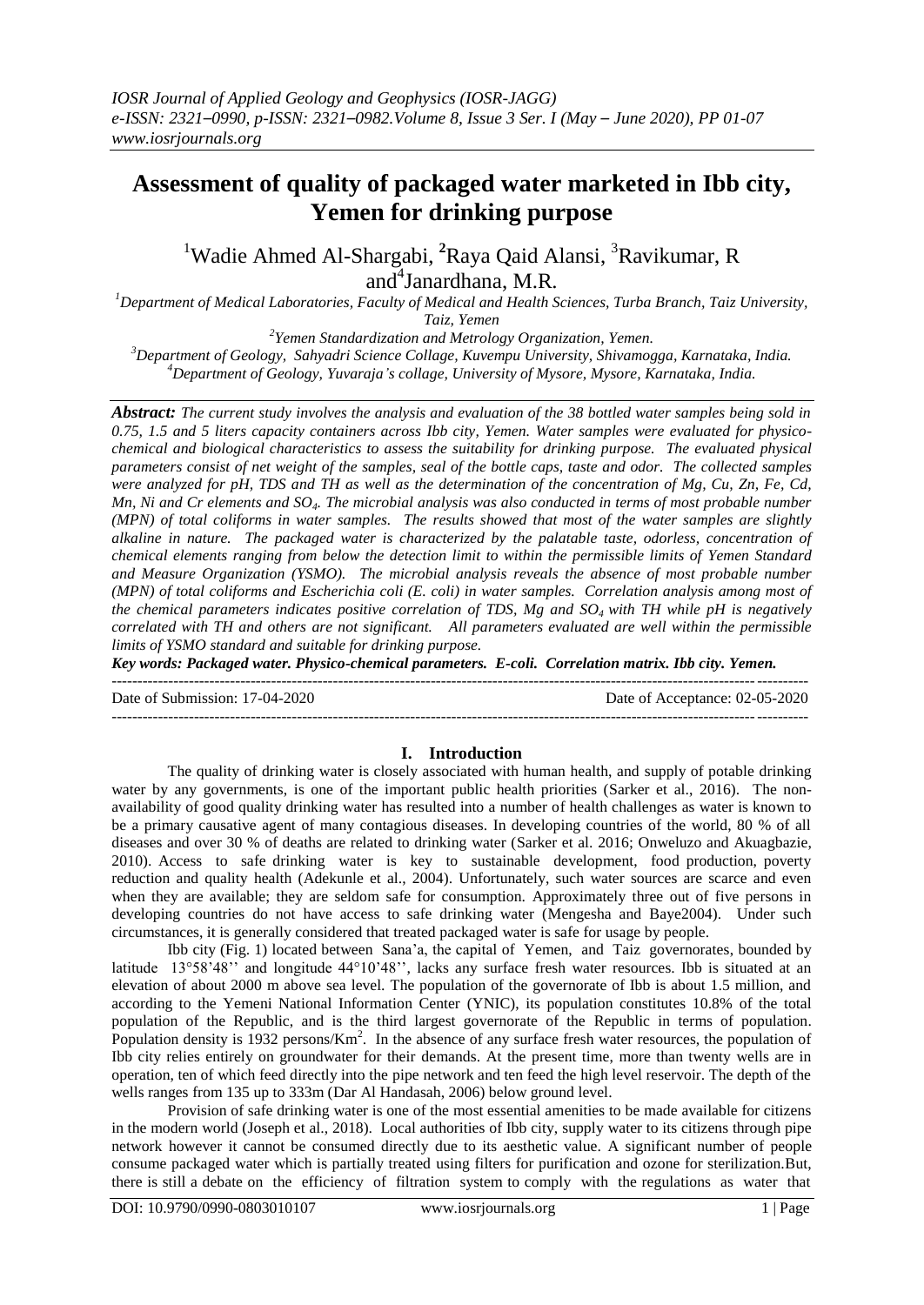physically looks colorless, odorless and even tasteless is not sufficient to determine that the water is safe for consumption, So, the drinking water should be examined on microbiological and physicochemical quality (Chan and Norrakiah, 2007). At the same time, the insufficiency of water supply has given rise to the involvement of private individuals in the production of packaged drinking water (pure water) (Dada, 2009). The present study deals with the examination of the quality of the packaged water being sold in Ibb city, Yemen for the presence of any undesirable substances including toxic metals and its suitability for drinking purpose.



**Figure1.** Location map of the study area

## **II. Materials And Methods**

During October 2019, 38 samples of 0.75, 1.5 and 5 litre packaged drinking water of assorted brands from Ibb city were collected in duplicate for the evaluation of the quality of water. All the analyses of the water samples were carried out at the laboratories of General Authority for Standardization and Metrology in Yemen following the standard analytical procedures prescribed by APHA 1998. All the key physico-chemical and biological including sensory parameters were measured to evaluate the acceptability and quality of the packaged water being sold in the open market in Ibb city. The physical including sensory parameters evaluated are net weight, taste and odor. In addition, each bottle was checked whether they are sealed properly or not. The chemical parameters, that were measured, are pH, TDS, TH, SO4, Mg, Cu, Zn, Fe, Cd, Mn, Ni and Cr. MPN and E. coli are the two biological parameters that were measured.

## **III. Results**

Physical, sensory and biological parameters evaluated indicate that there is no variation in the results obtained for 38 samples of packaged drinking water samples of Ibb city and they are well within the permissible limits of Yemeni Standardization and Metrology Organization (YSMO). All the bottles were found to be properly sealed and bottled capacity were 0.75, 1.5 and 5 liters as per the recommendation of the YSMO. Collected bottled water samples were found to be free from any visible impurities; taste was palatable and odorless thus conforming to YSMO standards. Escherichia coli (E. coli) which is principally associated with fecal contamination (Edberg et al., 2000, Tharannum et al., 2009and Bej et al., 1990) and Most Probable Number (MPN) were not recorded in any of the samples thus discarding the fecal contamination of the bottled water. The obtained results of the chemical analysis of the samples are presented in Table 1.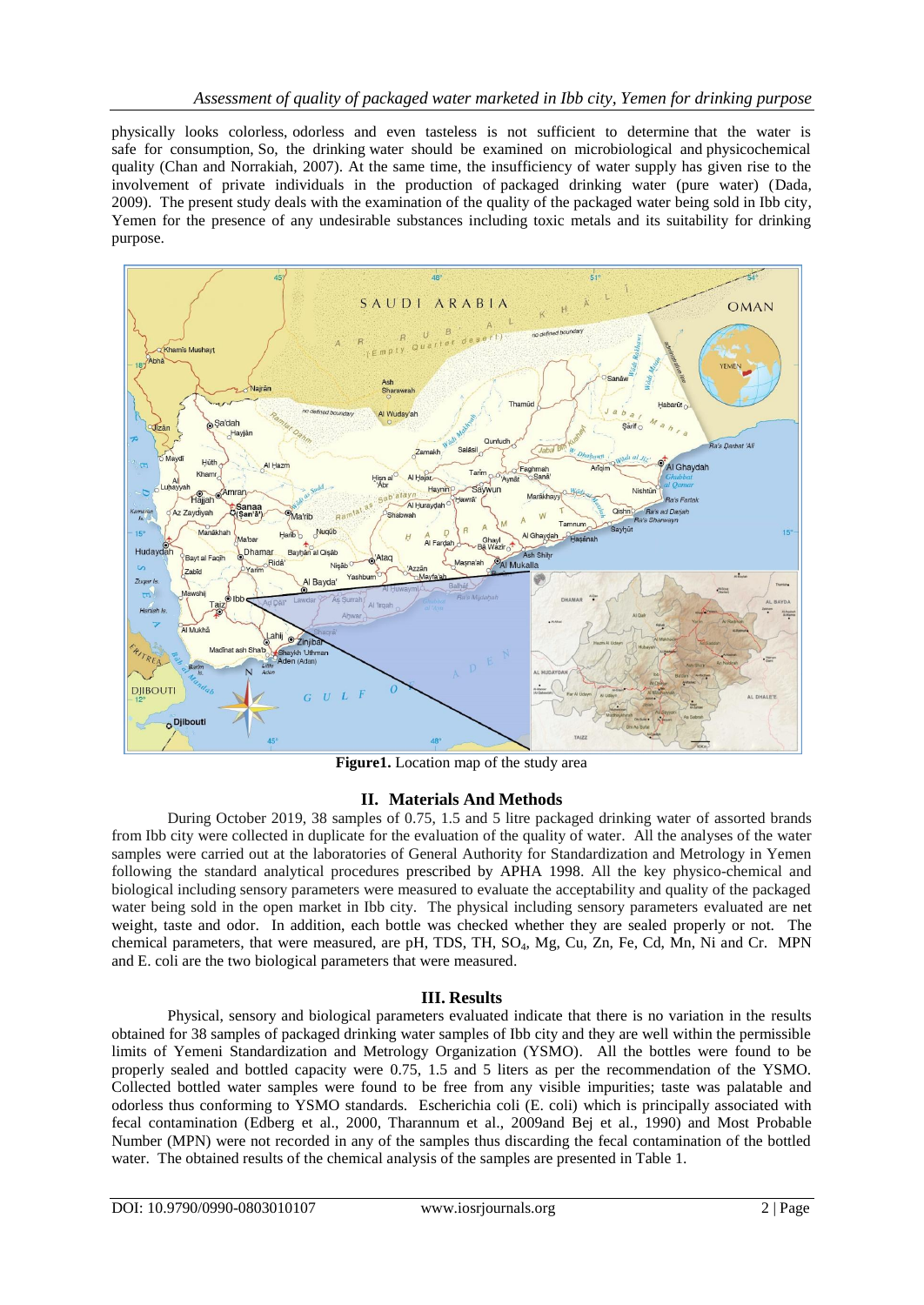## **pH**

pH values of the water samples rangefrom 6.95to 7.99 (Table 1).Most of the bottled water samples of Ibb area have pHvalues above 7indicating that they are slightlyalkaline in nature. The maximum pH value (7.99) was recorded in sampleS13 and the minimum (6.9) in S32 sample (Table 2). The mean value was 7.50 with SD of 0.331.Statistically, there were significant differences (p<0.05) of pH among all samples, but the all values were within the permissible limit prescribed by YSMO (table 2).

## **Total Dissolved Solids (TDS)**

The Total Dissolved Solids (TDS) content of the water which indicates the degree of mineralization of water (Ahmad2014), varies from about 16 ppm to 337 ppm(Table 1). Themaximum value (337.00 ppm) was recorded from S27 while the minimumvalue of about 16 ppm was found in S4 sample (Table 2). The mean value of the concentration of TDS was 126.92 withSD 59.093. Statistically, there are significant differences (p<0.05) of TDS among all samples. The permissible limit prescribed by YSMO is 600 ppm(Table 1) thus, all the samples based on TDS,are found to be suitable for drinking purpose.

## **Total Hardness (TH)**

Total Hardness is caused by calcium and magnesium and is usually indicated by precipitation of soap scum and the need for excess use of soap to achieve cleaning. Usually the hardness is not harmful to health but it has been suspected to play some role in heart diseases (Ahmad 2014). The value of TH fluctuates from 11.60 ppm to 200.00 ppm(Table 1). The maximum value (200.00 ppm) was recorded from S27 sample and the minimum value (11.60 ppm) was recorded from S25 sample. The mean value of the concentration of TH was 56.59 with

| Sample                         | pH             | <b>TDS</b> | TH <sub>I</sub> | SO <sub>4</sub> | Mg             | Cu               | Zn               | Fe             | Cd               | Mn                       | Ni             | Cr               |
|--------------------------------|----------------|------------|-----------------|-----------------|----------------|------------------|------------------|----------------|------------------|--------------------------|----------------|------------------|
| No.                            |                |            |                 |                 |                |                  |                  |                |                  |                          |                |                  |
| $\overline{S1}$                | 7.07           | 93.70      | 64              | 18.72           | 5.35           | $\mathbf{0}$     | 0.04             | $\Omega$       | $\overline{0}$   | $\overline{0}$           | $\Omega$       | $\overline{0}$   |
| S <sub>2</sub>                 | 7.22           | 114        | 72              | 14.9            | 10.70          | $\overline{0}$   | $\mathbf{0}$     | $\overline{0}$ | $\theta$         | $\overline{0}$           | $\overline{0}$ | $\boldsymbol{0}$ |
| $\overline{S3}$                | 7.43           | 48         | 16              | 23.24           | 2.9            | $\overline{0}$   | $\mathbf{0}$     | $\Omega$       | $\overline{0}$   | $\overline{0}$           | $\mathbf{0}$   | $\boldsymbol{0}$ |
| $\overline{S4}$                | 7.84           | 16.20      | 16              | 11.06           | 1.94           | $\overline{0}$   | $\Omega$         | $\theta$       | $\theta$         | $\overline{0}$           | $\theta$       | $\overline{0}$   |
| $\overline{\text{S5}}$         | 7.73           | 155.50     | $\overline{52}$ | 36.22           | 5.35           | $\overline{0}$   | $\overline{0}$   | $\Omega$       | $\overline{0}$   | $\overline{0}$           | $\theta$       | $\boldsymbol{0}$ |
| S <sub>6</sub>                 | 7.86           | 169        | 52              | 33.33           | 2.92           | 0.026            | $\mathbf{0}$     | $\overline{0}$ | $\overline{0}$   | $\boldsymbol{0}$         | $\mathbf{0}$   | $\boldsymbol{0}$ |
| S <sub>7</sub>                 | 7.87           | 159.30     | 116             | 19.56           | 6.81           | 19.56            | $\mathbf{0}$     | $\overline{0}$ | $\overline{0}$   | $\boldsymbol{0}$         | $\overline{0}$ | $\boldsymbol{0}$ |
| $\overline{S8}$                | 7.33           | 76.70      | 70              | 29.42           | 13.13          | 0.001            | $\overline{0}$   | $\theta$       | $\overline{0}$   | $\overline{0}$           | $\overline{0}$ | $\boldsymbol{0}$ |
| $\overline{S9}$                | 7.88           | 63.50      | 20              | 7.20            | 1.95           | 0.001            | $\mathbf{0}$     | $\Omega$       | $\overline{0}$   | $\overline{0}$           | $\overline{0}$ | $\boldsymbol{0}$ |
| $\overline{S10}$               | 7.22           | 114        | $\overline{72}$ | 14.9            | 10.70          | $\mathbf{0}$     | $\mathbf{0}$     | $\overline{0}$ | $\overline{0}$   | $\boldsymbol{0}$         | $\overline{0}$ | $\boldsymbol{0}$ |
| $\overline{S11}$               | 7.85           | 105        | 40              | 41.15           | 3.40           | $\overline{0}$   | $\mathbf{0}$     | $\overline{0}$ | $\overline{0}$   | $\boldsymbol{0}$         | $\mathbf{0}$   | $\boldsymbol{0}$ |
| $\overline{$}$ S12             | 7.85           | 165        | $\overline{22}$ | 121.80          | 1.94           | 0.013            | $\overline{0}$   | $\overline{0}$ | $\overline{0}$   | $\boldsymbol{0}$         | $\overline{0}$ | $\boldsymbol{0}$ |
| $\overline{S13}$               | 7.99           | 113        | 36              | 16.46           | 3.40           | $\overline{0}$   | $\Omega$         | $\theta$       | $\theta$         | $\overline{0}$           | $\theta$       | $\overline{0}$   |
| $\overline{S14}$               | 7.33           | 132        | 114             | 39.09           | 9.72           | $\theta$         | $\overline{0}$   | $\overline{0}$ | $\overline{0}$   | $\overline{0}$           | $\overline{0}$ | $\overline{0}$   |
| S15                            | 7.84           | 111        | 26              | 32.09           | 1.45           | 0.007            | $\mathbf{0}$     | $\Omega$       | $\theta$         | $\boldsymbol{0}$         | $\Omega$       | $\boldsymbol{0}$ |
| S <sub>16</sub>                | 7.72           | 73.50      | 29              | 65.42           | $\mathbf{0}$   | $\boldsymbol{0}$ | $\overline{0}$   | $\overline{0}$ | $\boldsymbol{0}$ | $\boldsymbol{0}$         | $\overline{0}$ | $\boldsymbol{0}$ |
| $\overline{$}$ S17             | 7.45           | 158        | 12              | 6.38            | 1.55           | 0.01             | $\overline{0}$   | $\theta$       | $\overline{0}$   | $\overline{0}$           | $\theta$       | $\overline{0}$   |
| S <sub>18</sub>                | 7.33           | 132        | 114             | 39.09           | 9.72           | $\boldsymbol{0}$ | $\overline{0}$   | $\overline{0}$ | $\overline{0}$   | $\overline{0}$           | $\overline{0}$ | $\boldsymbol{0}$ |
| $\overline{$}$ S <sub>19</sub> | 7.99           | 113        | 36              | 16.46           | 3.40           | $\mathbf{0}$     | $\mathbf{0}$     | $\mathbf{0}$   | $\overline{0}$   | $\boldsymbol{0}$         | $\mathbf{0}$   | $\boldsymbol{0}$ |
| $\overline{S20}$               | 7.1            | 122        | 100             | 20.57           | 8.75           | $\boldsymbol{0}$ | $\mathbf{0}$     | $\overline{0}$ | $\overline{0}$   | $\boldsymbol{0}$         | $\overline{0}$ | $\boldsymbol{0}$ |
| S <sub>21</sub>                | 7.42           | 206.70     | 24              | 36.62           | 3.40           | $\overline{0}$   | $\mathbf{0}$     | $\overline{0}$ | $\overline{0}$   | $\boldsymbol{0}$         | $\overline{0}$ | $\boldsymbol{0}$ |
| S <sub>22</sub>                | 7.07           | 93.70      | 64              | 18.72           | 1.93           | 0.01             | $\theta$         | $\overline{0}$ | $\overline{0}$   | $\boldsymbol{0}$         | $\overline{0}$ | $\boldsymbol{0}$ |
| $\overline{S23}$               | 7.88           | 63.50      | 20              | 7.20            | 5.35           | $\Omega$         | 0.04             | $\overline{0}$ | $\overline{0}$   | $\boldsymbol{0}$         | $\Omega$       | $\boldsymbol{0}$ |
| $\overline{S24}$               | 7.14           | 82.60      | 60              | 37.65           | 10.20          | 0.002            | $\mathbf{0}$     | $\overline{0}$ | $\overline{0}$   | $\boldsymbol{0}$         | 0.02           | $\boldsymbol{0}$ |
| S <sub>25</sub>                | 7.87           | 159.3      | <b>11.6</b>     | 30.30           | 5.81           | $\boldsymbol{0}$ | $\mathbf{0}$     | $\overline{0}$ | $\overline{0}$   | $\boldsymbol{0}$         | $\mathbf{0}$   | $\boldsymbol{0}$ |
| $\overline{S26}$               | 7.45           | 158        | 12              | 6.38            | $\overline{0}$ | $\overline{0}$   | $\overline{0}$   | $\theta$       | $\overline{0}$   | $\overline{0}$           | $\theta$       | $\overline{0}$   |
| $\overline{S27}$               | 7.12           | 337        | 200             | 144             | 4.37           | $\overline{0}$   | 0.03             | $\overline{0}$ | $\overline{0}$   | $\overline{0}$           | $\theta$       | $\overline{0}$   |
| $\overline{$}$ S <sub>28</sub> | 7.14           | 32.60      | 60              | 37.15           | 10.20          | 0.002            | $\boldsymbol{0}$ | $\overline{0}$ | $\overline{0}$   | $\boldsymbol{0}$         | 0.001          | $\boldsymbol{0}$ |
| S <sub>29</sub>                | 7.16           | 33         | 65              | 23              | 0.001          | $\boldsymbol{0}$ | $\mathbf{0}$     | $\mathbf{0}$   | $\overline{0}$   | $\overline{0}$           | $\mathbf{0}$   | $\boldsymbol{0}$ |
| S30                            | 7.62           | 122.20     | 30              | 22.22           | 2.91           | $\overline{0}$   | $\overline{0}$   | $\overline{0}$ | $\overline{0}$   | $\overline{0}$           | $\overline{0}$ | $\overline{0}$   |
| S31                            | 7.07           | 172.80     | 74              | 57.2            | 5.84           | $\overline{0}$   | 0.02             | $\Omega$       | $\theta$         | 0.02                     | $\mathbf{0}$   | $\boldsymbol{0}$ |
| $\overline{S32}$               | 6.95           | 169.65     | 28              | 28.59           | 0.79           | $\boldsymbol{0}$ | $\mathbf{0}$     | $\overline{0}$ | $\overline{0}$   | $\boldsymbol{0}$         | $\mathbf{0}$   | $\boldsymbol{0}$ |
| S33                            | 7.7            | 146        | 76              | 36              | 3.57           | $\boldsymbol{0}$ | 0.09             | $\mathbf{0}$   | $\overline{0}$   | $\boldsymbol{0}$         | $\mathbf{0}$   | $\boldsymbol{0}$ |
| $\overline{S34}$               | $\overline{7}$ | 194.40     | 132             | 119             | 13.60          | $\overline{0}$   | 0.04             | $\overline{0}$ | $\overline{0}$   | $\overline{0}$           | $\overline{0}$ | $\boldsymbol{0}$ |
| S35                            | 7.6            | 193.05     | 70              | 42.59           | $\overline{0}$ | $\overline{0}$   | $\mathbf{0}$     | $\Omega$       | $\overline{0}$   | $\overline{0}$           | $\theta$       | $\boldsymbol{0}$ |
| $\overline{S36}$               | 7.58           | 151.08     | 15.1            | 32.51           | $\overline{0}$ | $\overline{0}$   | $\overline{0}$   | $\overline{0}$ | $\overline{0}$   | $\overline{0}$           | $\overline{0}$ | $\overline{0}$   |
| S37                            | 7.41           | 111        | 94              | 69.33           | 8.75           | $\mathbf{0}$     | $\mathbf{0}$     | $\overline{0}$ | $\mathbf{0}$     | $\boldsymbol{0}$         | $\mathbf{0}$   | $\boldsymbol{0}$ |
| S38                            | 7.94           | 162        | 36              | 11.06           | 25.30          | 6.9              | $\overline{0}$   | $\overline{0}$ | $\overline{0}$   | $\overline{0}$           | $\overline{0}$ | $\overline{0}$   |
| Units                          | -----          | Ppm        | ppm             | Ppm             | ppm            | ppm              | ppm              | ppm            | ppm              | ppm                      | Ppm            | ppm              |
| Standard                       | $6.5 - 8$      | 100-600    | < 250           | < 250           | < 150          | ${}_{\leq 1.0}$  | ${}_{0.1}$       | ${}_{0.3}$     | $\,<$            | $\overline{\phantom{a}}$ | ${}_{0.2}$     | ${}_{\leq 0.05}$ |

**Table 1:**Physico-chemical characteristics of the packaged water samples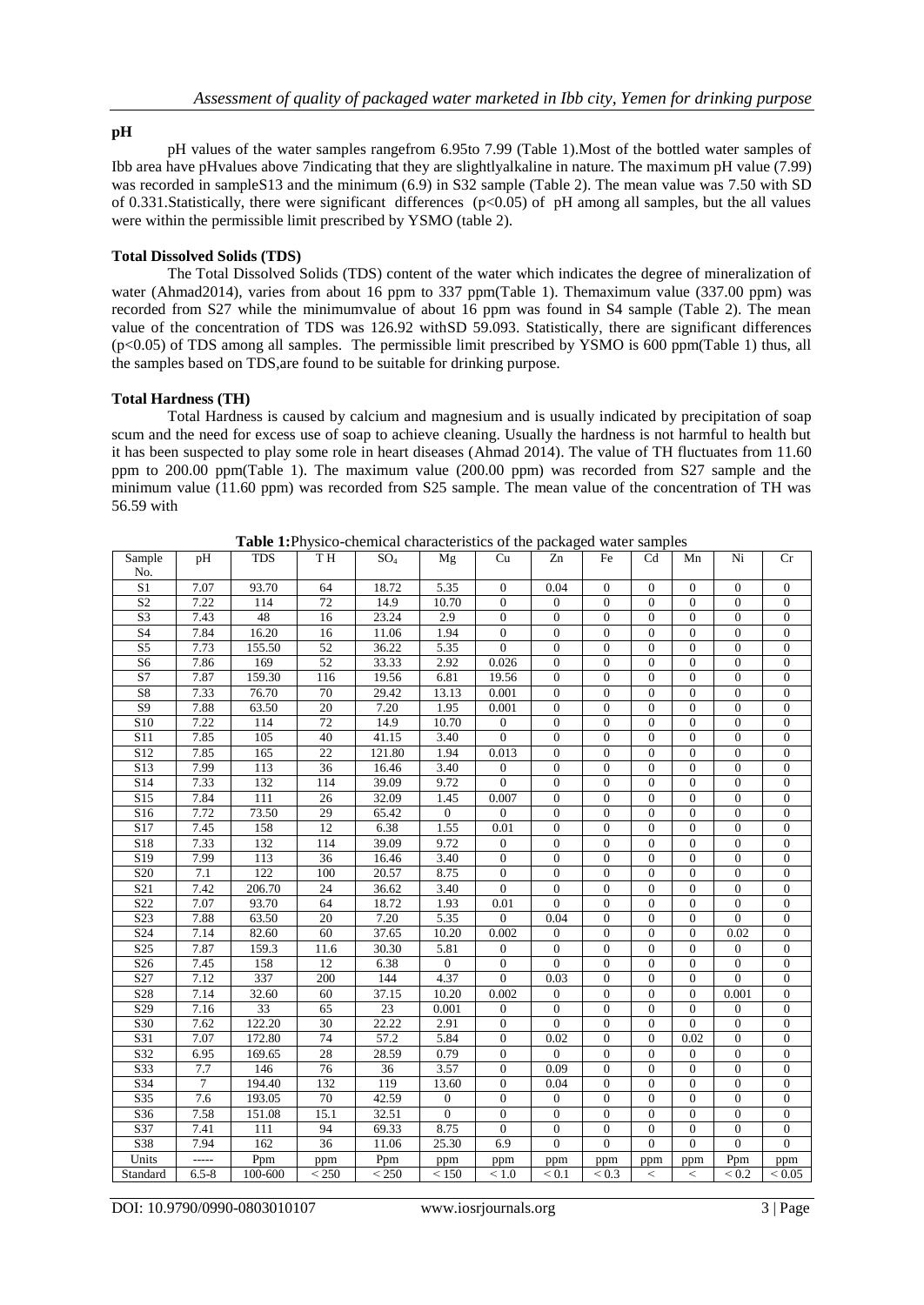|  |  |  |  | $\Omega$<br>. |  |  |
|--|--|--|--|---------------|--|--|
|  |  |  |  |               |  |  |

SD 40.981 (Table 2). Statistically, there are significant differences  $(p<0.05)$  of TH among all the samples. However, TH values of all the samples are within the permissible limit prescribed by YSMO (Table 1).

| S. No          | Parameters      | л.<br>Minimum | л.<br>Maximum | Mean $\pm$ SD      | P value |  |  |
|----------------|-----------------|---------------|---------------|--------------------|---------|--|--|
| 1              | pH              | 6.95          | 7.99          | $7.50 \pm 0.331$   | 0.000   |  |  |
| $\mathfrak{2}$ | <b>TDS</b>      | 16.20         | 337.00        | 126.92±59.093      | 0.000   |  |  |
| 3              | TH              | 11.60         | 200.00        | 56.59±40.981       | 0.000   |  |  |
| $\overline{4}$ | SO <sub>4</sub> | 6.38          | 144.00        | 35.96±31.424       | 0.000   |  |  |
| 5              | Mg              | 0.00          | 25.30         | $5.45 \pm 5.124$   | 0.000   |  |  |
| 6              | Cu              | 0.00          | 19.56         | $0.69 \pm 3.335$   | 0.580   |  |  |
| 7              | Zn              | 0.00          | 0.09          | $0.006 \pm 0.018$  | 0.000   |  |  |
| 8              | Fe              | 0.00          | 0.00          | $0.00 \pm 0.000$   |         |  |  |
| 9              | C <sub>d</sub>  | 0.00          | 0.00          | $0.00 \pm 0.000$   | -----   |  |  |
| 10             | Mn              | 0.00          | 0.02          | $0.0005 \pm 0.003$ | 0.000   |  |  |
| 11             | Ni              | 0.00          | 0.02          | $0.0006 \pm 0.003$ | 0.000   |  |  |
| 12             | Cr              | 0.00          | 0.00          | $0.0000 \pm 0.000$ |         |  |  |

**Table 2:** Descriptive Statistics of chemical parameters of the studied samples

SD= Standard Deviation

### **Sulphate (SO4)**

Groundwater usually contains insignificant concentrations of sulphates (SO4), unlessthe water has been contaminated (Alan et al. 2000). The value of sulphatesin the bottled water samples of the study area ranges from 6.38 ppm to 144.00 ppm (Table 1). The maximum value (144.00 ppm) was measured from S27 sample while the minimum (6.38 ppm) was measured from S17 sample (Table 2). The mean value of the concentration of  $SO_4$  was 35.96with SD 31.424. Statistically, there were significant differences (p<0.05) of  $SO_4$  among all samples, but the all values were within the permissible limit prescribed by YSMO (Table 2).

## **Magnesium (Mg)**

Magnesium is a beneficial metal but toxic at high concentrations and cause hardness as well as exerts a cathartic and diuretic action (APHA 1998). Mg was not detected in four samples viz., S16, S26, S35 and S36 and the maximum value of 25.30 ppm was found in S38 sample(Table 2). The mean value of the concentration of Mg was 5.45with SD 5.124. Statistically, there were significant differences ( $p<0.05$ ) of Mg among all samples, but the all the values were within the permissible limit prescribed by YSMO (table 2).

### **Copper (Cu)**

Copper is a metal that is naturally present in the environment, but the levels of contamination can be increased around agricultural land (manure spreading), near smelting facilities, and phosphate fertilizer plants. The most common health effects of the excessive consumption of copper bearing water would be; nausea, vomiting, diarrhea, upset stomach, and dizziness. There are also significant amounts of copper released from wastewater treatment plants, which could lead to problems downstream for a community that uses this water as their source of drinking water (Gurmessa2015). Cu concentration was below the detection limit in the following samples: S1, S2, S3, S4, S5, S10, S16, S18, S19, S20, S21, S23, S25, S26, S7, S29, S30, S31, S32, S33and S34. However, a maximum concentration of 19.56 ppm was recorded in the sample S7 (Table 1). The mean value of the concentration of Cu was 0.69with SD 3.335. Statistically, there were no significant differences ( $p > 0.05$ ) of Cu among all samples, but the all the values were within the permissible limit as per the standard prescribed by YSMO (Table 1).

## **Zinc (Zn)**

The recommended Daily Dietary Allowance of Zn is 15 mg for adults and 20 to 25 mg for pregnant and lactating women. Acute Zn toxicity in human causes vomiting, dehydration, drowsiness, lethargy, electrolytic imbalance, abdominal pain, nausea, lack of muscular coordination, and renal failure. Chronic dose of Zn increases the risk of developing anemia, damage to the pancreas, lowers down HDL cholesterol levels and raises LDL cholesterol levels and possibly enhances the symptoms of the Alzheimer's disease. Workers exposed to Zn fumes from smelting or welding have suffered from a short-term illness called mental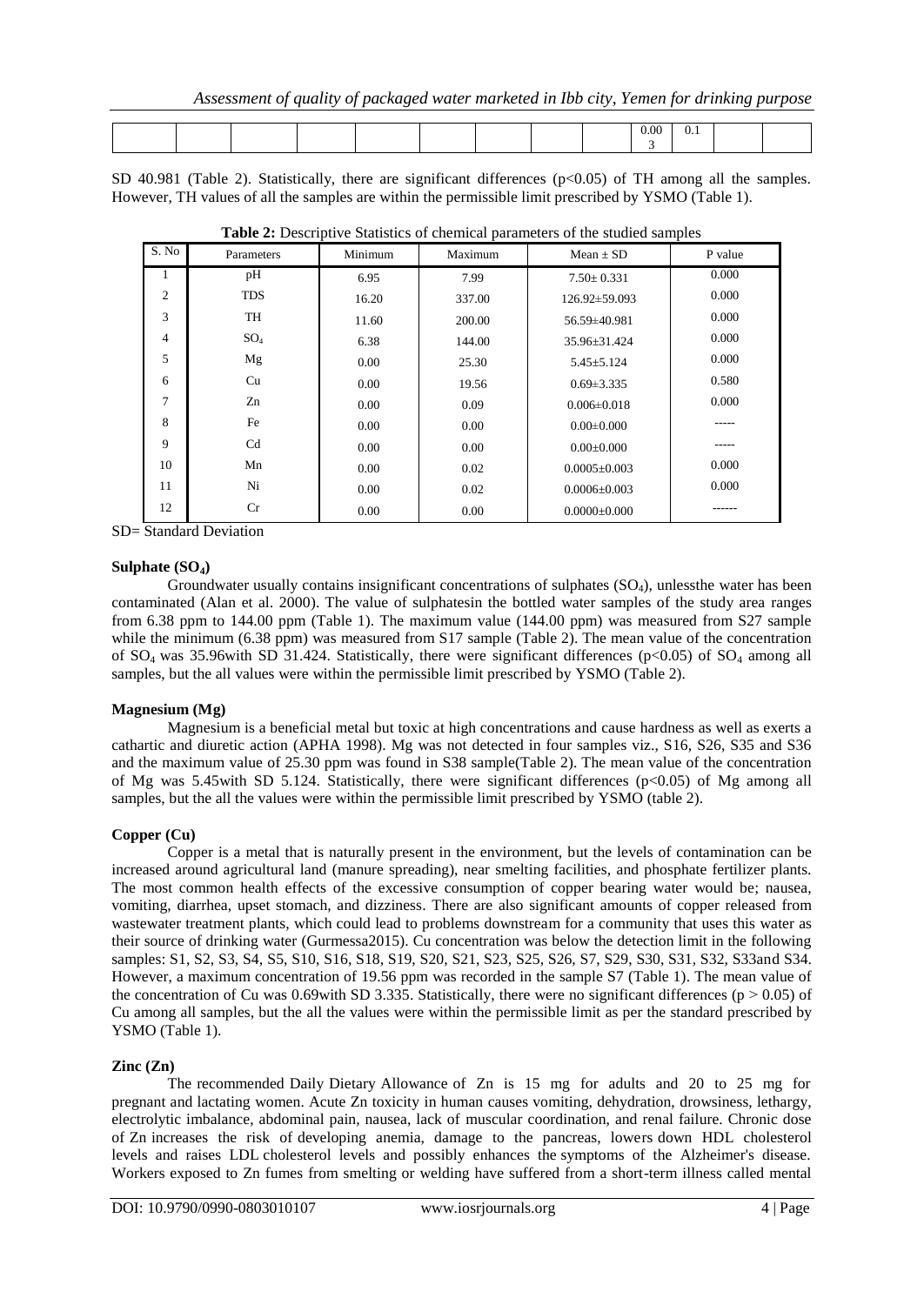fume fever.(Prasad And Oberleas, 1976, NRC-NAS, 1980). The value of Zn in the packaged water of the study area fluctuates from 0 to 0.09 ppm (Table 1). The maximum value (0.09 ppm) was measured from S33 sample while Zn was not detected in most of the samples except S1, S23, S27, S31, S33 and S34 samples (Table 1). The mean value of the concentration of Zn was 0.006with SD 0.018. Statistically, there were no significant differences ( $p > 0.05$ ) of Zn among all samples, but the all values were within the permissible limit prescribed by YSMO (Table 1).

## **Iron (Fe)**

Iron (Fe) is an essential element for human health that performs various function in our body; the most well-known of them is production of protein hemoglobin, which carry oxygen from our lungs to transfer it throughout the body. Insufficient or excess levels of iron can have negative effect on body functions (Anonymous, 2008). Groundwater usually contains more of these two minerals than surface water. Iron and manganese are irritants that should be avoided if in excess of 0.3 mg/l and 0.1 mg/l correspondingly. They stain clothing and plumbing fixtures, and the growth of iron bacteria causes strainers, screens to clog, and metallic conduits to rust. The appearance of a reddish brown or black precipitate in a water sample after shaking indicates, respectively, the presence of iron or manganese (Alan et al. 2000).In all the samples, iron was found to be below the detection limit (Table 1).

### **Manganese (Mn)**

At levels exceeding 0.1 mg/l, manganese in water supplies causes an undesirable taste in beverages and stains sanitary ware and laundry. The presence of manganese in drinking water, like that of iron, may lead to the accumulation of deposits in the distribution system. Concentrations below 0.1 mg/l are usually acceptable to consumers (WHO 2017). In the packaged water samples of the study area, Mn values range from 0 5to 0.02 mg/l (Table 1).

## **Cadmium (Cd)**

In human body, Cd accumulates within the kidney and liver over long time. Long-term low-level exposure leads to cardiovascular disease and cancer. It is known to primarily affect renal tubular function of reabsorbing protein, sugar and amino acids. Cadmium exposure in conjunction with Ca, Fe, Zn, protein, fat and vitamin D deficiencies, led to ostomalacia and bone fractures in postmenopausal women in polluted Jintsu valley, Japan commonly referred to as Itai-Itai disease. Cadmium even in very low concentrations (≥0.003 mg/l) can affect calcium, phosphorus and bone metabolisms in both industrial workers and people exposed to Cd in general Environment(McLaughlin et al. 1999, Noda and Kitagawa 1990). However, in the present study area, none of the samples recorded Cd owing to the below detection limit (Table 2).

### **Nickel (Ni)**

Nickel induces embryo toxic and population from exposure to coins, jewelry, watchcases, clothing and fasteners. It causes conjunctivitis, eosinophilic oesophagitis, asthma and local or system reaction to Ni containing prostheses such as joint replacements, pins, cardiac valve replacements, cardiac pacemaker wires and dental inlays (Athar and Vohora, 1995). Nickel is a potential carcinogen for lung and may cause skin allergies, lung fibrosis and cancer of respiratory tract in occupationally exposed populations (EPA 2003). Nickel was detected only two samples viz., S24 and S28 and the maximum Ni value recorded is 0.02 ppm(Table 1). The mean value was 0.0006with SD of  $\pm 0.003$ . Statistically, there were significant differences ( $p < 0.05$ ), but all the values are within the permissible limit prescribed by YSMO (Table 2).

### **Chromium (Cr)**

The harmful effects of Cr to human are mostly associated with its hexavalent form. Chromiumtoxicity includes liver necrosis, membrane ulcers and cause dermatitis by skin contact. Differentiation between the biological effects caused by  $Cr^{+6}$  and  $Cr^{+3}$  is difficult because after penetration through membrane the  $Cr^{+6}$  gets reduced into  $Cr^{+3}$  form (O'Brien et al. 2003). In none of the packaged water samples of Ibb cite, Cr was not detected (Table 1).

## **CORRELATION STUDIES**

From the Pearson correlation matrix (Table 3), it is clear that the majority of the parameters show Non-Significant (NS) values. Magnesium (Mg) shows positive correlation with TH indicating that the Mg contributed for the TH of the packaged water. Sulphate  $(SO_4)$  shows moderate positive correlation with TH and TDS. TH shows moderate negative correlation with pH and moderate positive correlation with TDS.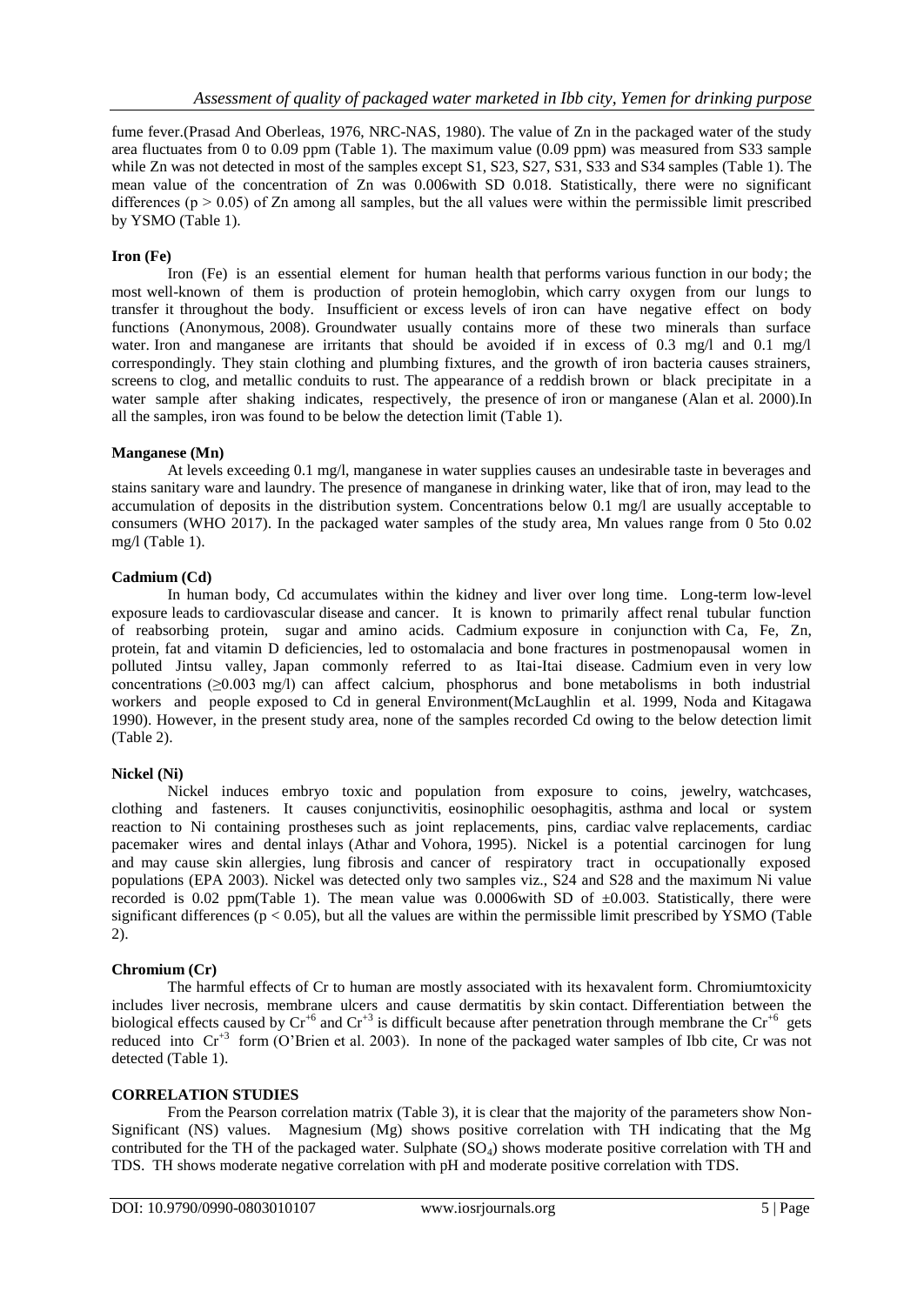| S.<br>No       | Parameters      | pH           | <b>TDS</b> | TH           | $SO_4$       | Mg           | Cu           | Zn           | Fe           | Cd           | Mn           | Ni        | Cr |
|----------------|-----------------|--------------|------------|--------------|--------------|--------------|--------------|--------------|--------------|--------------|--------------|-----------|----|
| -1             | Cr              | <b>NS</b>    | <b>NS</b>  | <b>NS</b>    | <b>NS</b>    | <b>NS</b>    | <b>NS</b>    | <b>NS</b>    | <b>NS</b>    | $_{\rm NS}$  | <b>NS</b>    | <b>NS</b> | 1  |
| $\overline{2}$ | Ni              | NS           | <b>NS</b>  | <b>NS</b>    | <b>NS</b>    | <b>NS</b>    | <b>NS</b>    | <b>NS</b>    | <b>NS</b>    | <b>NS</b>    | <b>NS</b>    | 1         |    |
| 3              | Mn              | NS           | <b>NS</b>  | <b>NS</b>    | <b>NS</b>    | <b>NS</b>    | <b>NS</b>    | NS           | <b>NS</b>    | <b>NS</b>    | $\mathbf{1}$ |           |    |
| $\overline{4}$ | Cd              | NS           | <b>NS</b>  | <b>NS</b>    | <b>NS</b>    | <b>NS</b>    | <b>NS</b>    | <b>NS</b>    | <b>NS</b>    | $\mathbf{1}$ |              |           |    |
| 5              | Fe              | NS           | <b>NS</b>  | <b>NS</b>    | <b>NS</b>    | <b>NS</b>    | <b>NS</b>    | <b>NS</b>    | $\mathbf{1}$ |              |              |           |    |
| 6              | Zn              | NS           | <b>NS</b>  | <b>NS</b>    | $_{\rm NS}$  | <b>NS</b>    | <b>NS</b>    | $\mathbf{1}$ |              |              |              |           |    |
| $\tau$         | Cu              | NS           | NS         | <b>NS</b>    | <b>NS</b>    | <b>NS</b>    | $\mathbf{1}$ |              |              |              |              |           |    |
| 8              | Mg              | NS           | <b>NS</b>  | $.361*$      | $_{\rm NS}$  | $\mathbf{1}$ |              |              |              |              |              |           |    |
| 9              | SO <sub>4</sub> | <b>NS</b>    | $.555***$  | $.543**$     | $\mathbf{1}$ |              |              |              |              |              |              |           |    |
| 10             | TH              | $-479**$     | $.447**$   | $\mathbf{1}$ |              |              |              |              |              |              |              |           |    |
| 11             | <b>TDS</b>      | NS           | 1          |              |              |              |              |              |              |              |              |           |    |
| 12             | pН              | $\mathbf{1}$ |            |              |              |              |              |              |              |              |              |           |    |

**Table 3:** Correlation coefficient matrix of the physico-chemical variables of the water samples

NS – Not significant

#### **IV. Summary And Conclusions**

Research have shown that when clean water and needed hygiene condition are provided, the chances of occurrence of diarrhea, sleeping sickness and guinea worm infestation can be eliminated or prevented by 50, 80 and 100% respectively (Alhassan and Ujoh, 2012). In the absence of fresh water sources, filtered water is the main source of safe and reliable drinking water (Chan and Norrakiah 2007) because of its pleasant taste, the absence of odor and the belief that it is mostly free of germs (Güler and Alpaslan 2009). The present study carried out in Ibb city of Yemen, involved the collection of 38 partially treated packaged water samples of 0.75, 1.5 and 5 liter capacity and physico-chemical as well biological analyses of the water samples to assess the suitability for drinking water needs. The evaluated parameters are: colour, taste, odor and net weight. All the bottles were found to be properly sealed. Examined water samples were characterized by colorless, odorless and proper net weight as indicated on the external surface of the bottle. Chemically, the samples of packaged water were found to have pH varying from neutral to slightly alkaline on pH scale whereas TDS, TH, SO<sub>4</sub> and Mg content were found to be well below the permissible limits prescribed by YSMO. The concentration levels of Cu, Zn, Fe, Cd, Mn, Ni and Cr were found to be very low and in most of the samples, they were not detected. The present study demonstrates that the quality of packaged water being sold in Ibb city of Yemen is found suitable and the partial water treatment being given is satisfactory.

#### **References**

- [1]. Adekunle, L., et al., An assessment of the health and social economic implications of satchet water in Ibadan, Nigeria: A public health challenge. African Journal of Biomedical Research, 2004. 7(1).
- [2]. Ahmad Ashfaq and Faizan Ahmad.2014. Assessment of Drinking Water Quality: A Case Study. International journal of current microbiology and applied science. ISSN: 2319-7706Volume 3Number 9 pp. 608-611[. http://www.ijcmas.com.](http://www.ijcmas.com/)
- [3]. Alan C., T., Don D., R., & Malcolm J., B. 2000. Water Supply. (5. edition, Ed.) TOKYO: Published.
- [4]. Alhassan, M.M. and UjohF. 2012. Assessment of the chemical quality of potable water sources in Abuja, Nigeria. British Journal of Applied Science & Technology,2(2): p. 146.
- [5]. Anonymous.2008. Assessment of surface water for drinking quality. Directorate of Land Reclamation Punjab, Irrigation and Power Department, Canal Bank, Mughalpura, Lahore, Pakistan.
- [6]. APHA., 1998. Standard methods for the examination of water and wastewater. 20th Ed. American Public Health Association. USA.
- [7]. Athar, M and VohoraS.B. 1995. Heavy metals and environment. In: Man and environment series (Ed: P.K Ray). Wiley Eastem Ltd. New Delthi, 1-195.
- [8]. Bej, A. K., Steffan, R. J., DiCesare, J., Haff, L., & Atlas, R. M. (1990). Detection of coliform bacteria in water by polymerase chain reaction and gene probes. Appl. Environ.
- [9]. Chan, C.L., Zalifah, M. and NorrakiahA. 2007. Microbiological and physicochemical quality of drinking water. Malaysian Journal of Analytical Sciences,. 11(2): p. 414-420.
- [10]. Dada, A. 2009. Sachet water phenomenon in Nigeria: Assessment of the potential health impacts. African Journal of Microbiology Research, 3(1): p. 15-21.
- [11]. Dar Al Handasah, 2006. Water Supply and Sanitation for Ibb city. Ministry of Water and Environment. Yemen. Sana'a.
- [12]. Edberg, S. C. L., Rice, E. W., Karlin, R. J., & Allen, M. J. (2000). Escherichia coli: the best biological drinking water indicator for public health protection. Journal of applied microbiology, 88(S1), 106S-116S.
- [13]. EPA. 2003. Nickel and Nickel Compound. Pollution Prevention Fact Sheet, 96, 1-2 (2002), K. Prazak, K.S., F. W. (Jr.) Sunderman and S. Salnikow: Nickel carcinogenesis. Mutat Res., 533: 2-26.
- [14]. Güler, C. and AlpaslanM. 2009. Mineral content of 70 bottled water brands sold on the Turkish market: assessment of their compliance with current regulations. Journal of Food composition and Analysis, 22(7-8): p. 728-737.
- [15]. Gurmessa Oljira Erena, 2015. Investigation of drinking water quality from the source to point of distribution (The case of Gimbi town in Oromia regional state of Ethiopia). A Thesis Submitted to the School of Graduate Studies of Addis Ababa University in